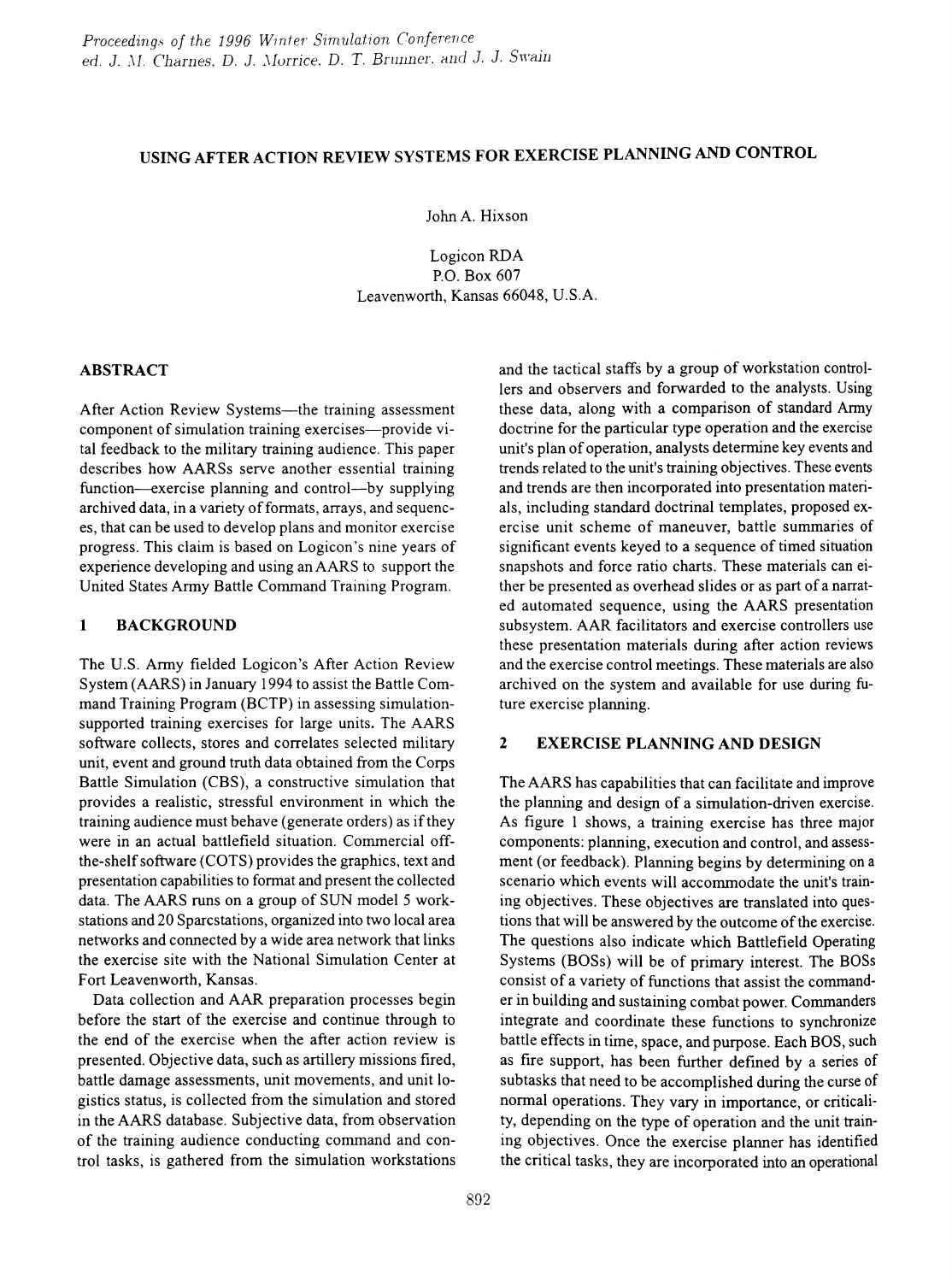

Figure 1: Exercise Planning and Execution

template of the tasks or activities involved in the operation of interest. From the template, we tentatively determine what products are to be created. This, in turn, provides a list of the data needed for preparation. The next step in planning is the data collection plan. Here we marry the critical tasks, the products selected for discussion, the necessary data items, and where and how the data will be collected.

Exercise execution and control proceed together. During execution, the unit attempts to put their plan into operation. Exercise control consists of monitoring the progress of their efforts and the results, through a process ofidentifying the key events associated with the unit training objectives, periodically reviewing the progress of exercise activities, determining when, where and how adjustments to the scenario need to be made, and the adjudication of any outcomes that are unrealistic or detrimental to the intent of the exercise.

AARSs are designed to store and access large amounts of data For example, the current CBS AARS has 18 gigabytes of available data storage, including archives of data needed to plan and design an exercise. The AARS provides:

- Operational and data collection templates
- Scenarios, key events, and control measures
- Parameter selection checks

Operational templates can be selected from a series of templates, one for each standard military operation, e.g., hasty attack, or deliberate attack, or movement to contact. These standard templates can be modified as desired. Data collection plan templates, archived from previous exercises, can also be accessed through the AARS libraries. These will assist the exercise planners in determining the MEL and the data collection plan.

A database of previous exercise scenarios, key events, and control measures provides information that must be inserted into the exercise through exercise control action, e.g., decisions and actions by higher command levels, certain types of intelligence data. This data is of material assistance in determination of the exercise layout, exercise control organization and functions.

The AARS also provides a means for checking the selection of simulation parameters. For example, exercise performance data, on selected combat and combat support systems, can be collected and analyzed during preexercise preparations to determine the reality of results. Additionally, the AARS Geographical Information System (GIS) permits the exercise planners and controllers to set and review the geographical operational and tactical limits of the exercise playbox.

#### 3 EXERCISE CONTROL

During the exercise, the exercise director and the control cell monitor all aspects of the exercise to determine whether the scenario is on track and what corrections are required. The workstation controllers receive exercise data from the AARS, the control cell, the exercise director and senior observers, and C<sup>4</sup>I system inputs. (C<sup>4</sup>I system inputs will be fully integrated into simulation-driven exercises when the Anny fields its digitized battle command and control system, ABCS (Army Battlefield Control System), which will transmit operational directives and reports. Exercise analysts and controllers will need access to this data to understand the flow of operations.)

The controllers watch for the key events they previously identified when they constructed the MEL. As the exercise unfolds, the control cell monitors these events and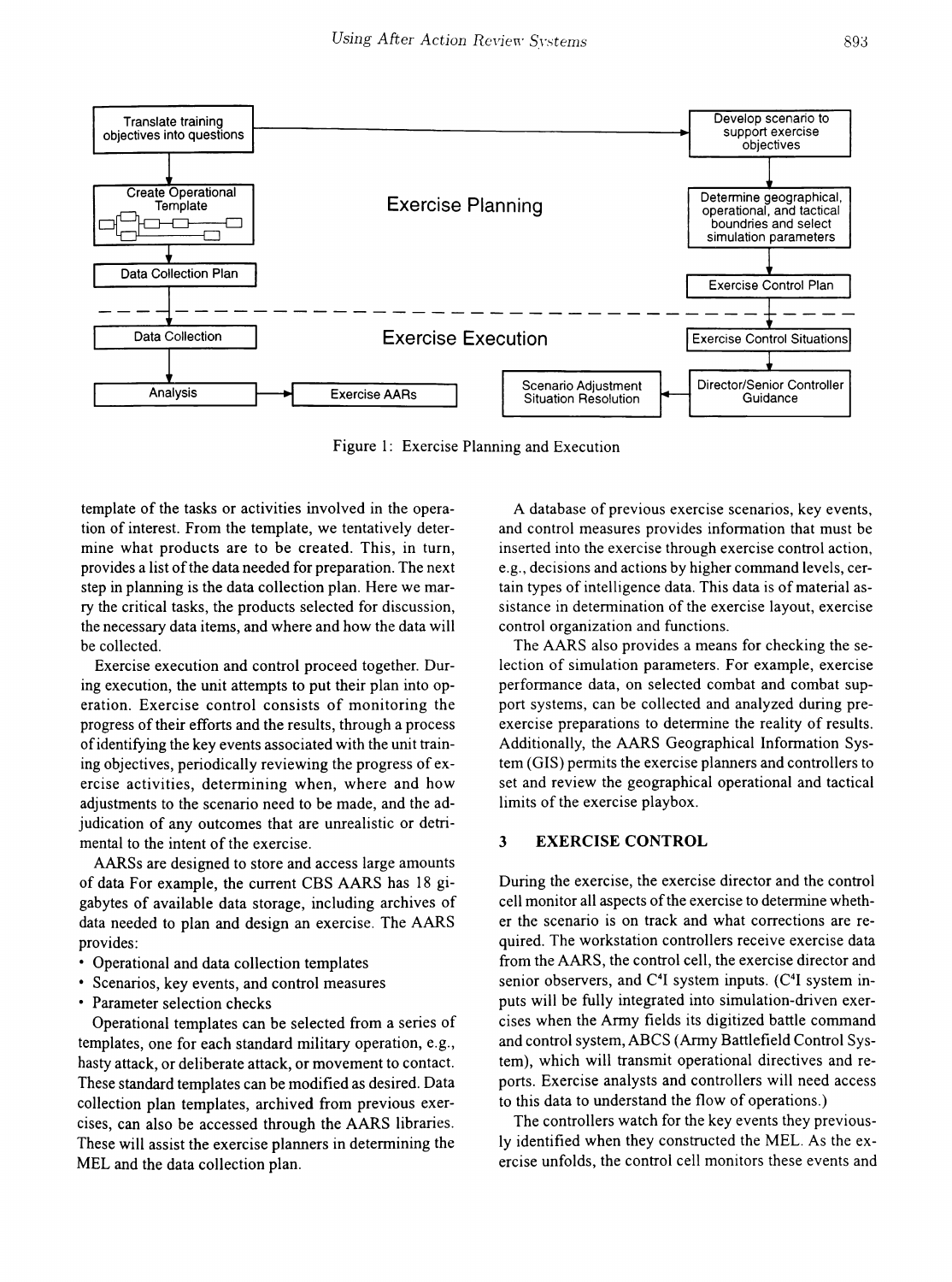periodically briefs the exercise director on their progress so that any necessary changes or corrections can be made to attain the training objectives.

Figure 2 shows the interaction of exercise control and the AARS. During the execution of the exercise, data is collected by the AARS for use in the assessment of the exercise unit training. Many products prepared in the assessment process will be used both in the after action review and by exercise control. Exercise controllers use the products to monitor exercise unit actions and activities as well as those of the opposing forces (OPFOR) by using the following AARS capabilities:

- Operational situation snapshots
- Animation clips
- Correlation of forces and means (COFM)
- Battlefield Operating Systems (BOS) products

Operational situation snapshots show the position of the exercise and OPFOR units at particular times of interest. These snapshots can be tailored to show specific units and selected levels of command. Additionally, for field artillery cannon and missile units, target acquisition and counterfire radars, and electronic warfare emitters, the range capability of the system can be shown. Such snapshots are particularly useful to controllers in ascertaining whether or not the exercise unit is keeping pace with the flow of the exercise and accomplishing key events needed to meet their training objectives.

Animation clips, constructed in the GIS, are used to view and assess the progress of the battle, either in limited time blocks or over more extended periods. These clips can be viewed by the control cell on a Sparcstation monitor or on a much larger screen using the AARS presentation subsystem. These clips, along with an explanation of key events that have been completed, provide a comprehensive operations summary for the controller staff.

Correlation of forces and means (COFM) functionality is frequently used to monitor the strength ratio of the OPFOR

in particular subareas of the exercise playbox where key events in the scenario are taking place. This ratio is based on type units and combat systems, and is computed automatically.

Automated BOS products-normally line, bar, area or pie charts-are used to assess and monitor the progress of key events in selected BOS areas. BOS products contain selected parameter statistical information, such as types of field artillery missions and numbers of rounds fired, that can be scheduled for periodic collection, display and rapid review, and that clearly indicates trends on a particular BOS. Additionally, the exercise control element monitors key events from the standpoint of reality and adverse impact on the exercise.

These AARS capabilities are in constant use during the exercise, not only to support the periodic control assessment briefings, but also to take more immediate corrective actions. For example, let's assume that the execution of a deep attack by the exercise unit, using attack helicopters, is a unit training objective. During the conduct of this operation, the exercise unit experienced what it believed to be an unusually heavy and unrealistic loss in aircraft to enemy antiaircraft action. The control element responds to this protest, using AARS to help assess this action, by collecting and presenting the necessary simulation data on weapon systems parameters, critical time periods, numbers of aircraft, routes, targets, opposing antiaircraft units locations and zones of acquisition and fire, friendly suppression fires and actions, and the resulting aircraft losses. This data is presented to the senior controller in formats that permit a quick review of the operation's specifics, both statistically and geographically. Based on his assessment of this information, the exercise controller will make a decision on whether to let the result stand or modify it in some fashion. This type of procedure is employed several times throughout the course of the exercise.



Figure 2: Interaction of Exercise Control and AARS